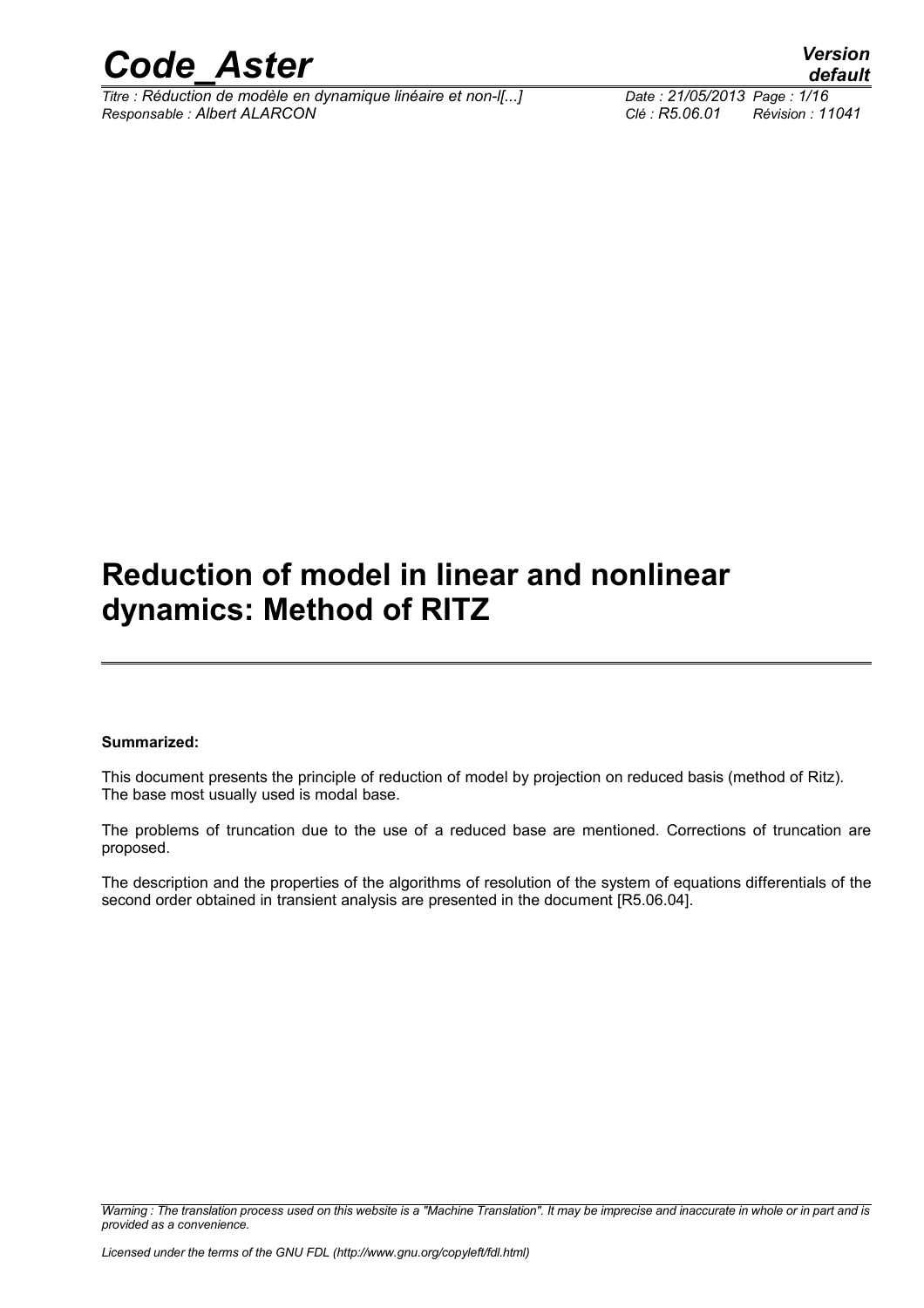*Titre : Réduction de modèle en dynamique linéaire et non-l[...] Date : 21/05/2013 Page : 2/16 Responsable : Albert ALARCON Clé : R5.06.01 Révision : 11041*

### **Contents**

*Warning : The translation process used on this website is a "Machine Translation". It may be imprecise and inaccurate in whole or in part and is provided as a convenience.*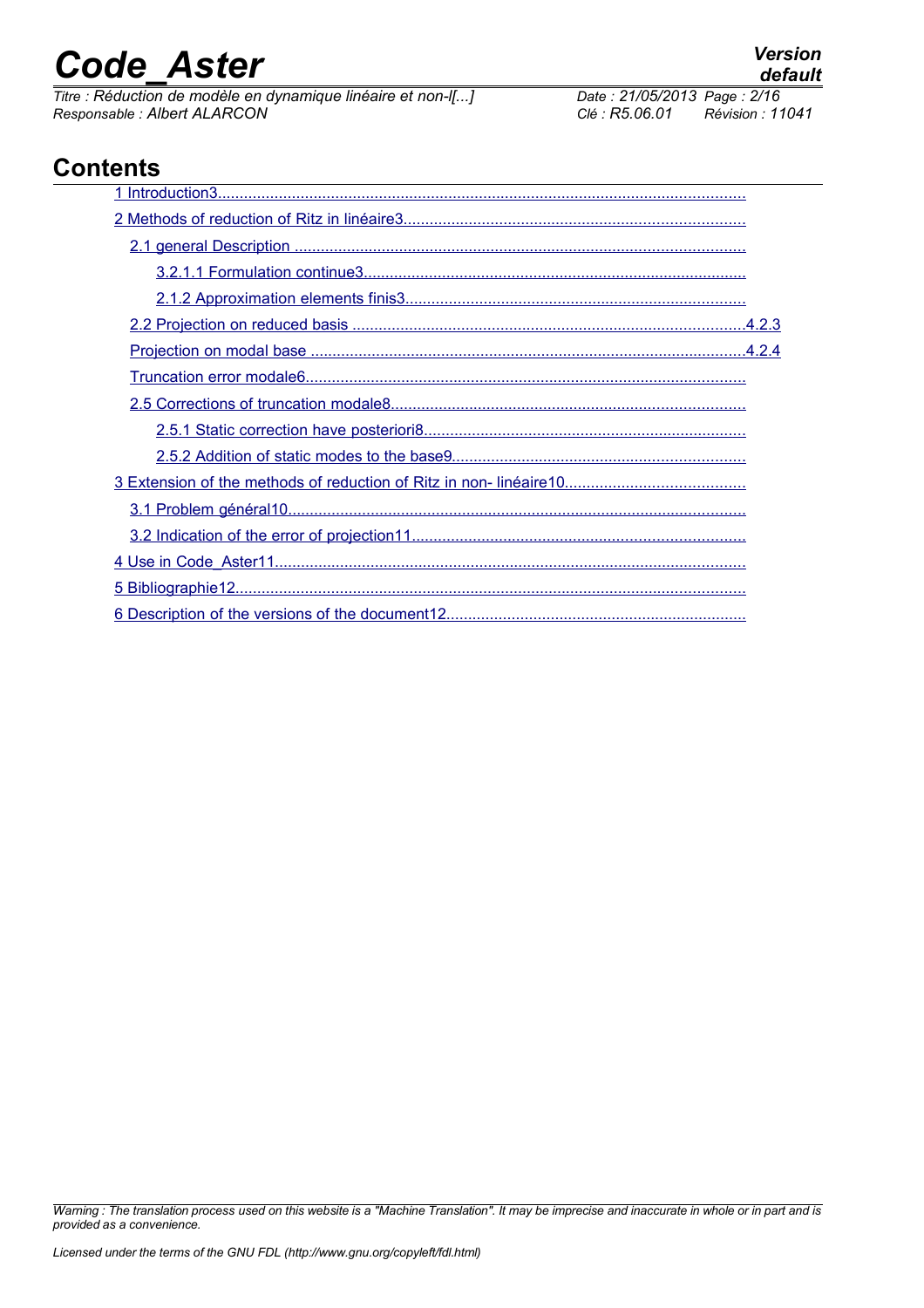*Titre : Réduction de modèle en dynamique linéaire et non-l[...] Date : 21/05/2013 Page : 3/16 Responsable : Albert ALARCON Clé : R5.06.01 Révision : 11041*

*default*

### **1 Introduction**

<span id="page-2-0"></span>From a description of the geometry and materials of structures, the finite element method makes it possible to create a precise and reliable but large-sized model. In the case of a problem of dynamics, one wishes to calculate the response of a system for various times (transient analysis) where for various frequencies (harmonic analysis). The size of the model finite elements obtained is often irreconcilable with the number of computations necessary to get all the desired results. For a restricted set of dynamic stresses, there exists generally a subspace of low dimension making it possible to describe the dynamic behavior of structure under specific requests. The projection of the model on a restricted basis is called method of Ritz or Rayleigh-Ritz.

This document comprises the following points:

- a presentation of the methods of Ritz, their use into linear,
- a detail of the possible corrections of truncation,
- the generalization in nonlinear of the methods of Ritz,
- <span id="page-2-4"></span>two simple examples of illustration.

### **2 Methods of reduction of Ritz in linear**

### <span id="page-2-3"></span>**2.1 general Description**

#### **2.1.1 Formulation continues**

<span id="page-2-2"></span>the method of Ritz consists in projecting displacement on a restricted basis of functions checking the kinematical conditions of problem:

$$
\tilde{u}(M,t) = \sum_{i=1}^{n} \eta_i(t) \psi_i(M)
$$
éq 2.1.1-1

displacement is described by a series of forms independent  $\big\vert \psi_i(M); i \! = \! 1...n \big\vert$  multiplied by amplitudes functions of time  $\big\lvert \eta_i(t)$  ;  $i{=}1\ldots n\big\rvert$  .

The difficulty consists in defining this family of form  $\big\vert \psi_i(M)$ ;  $i\!=\!1...n\big\vert$  which contrary to the shape functions of the finite element method are non-zero on most of structure.

The quality of the approximation is related to the fact that displacements obtained have a good approximation in the subspace generated par.  $\mathit{Vect}[\psi_{i}(M)$  ,  $i{=}1\ldots{}n]$ 

#### **Projection on modal base**

One knows that the eigen modes  $\big|\,\boldsymbol{\phi}_i(M)\,;i\!=\!1\ldots\infty\big|$  generate the space of the kinematically admissible fields. Displacement breaks up according to:

$$
u(M,t) = \sum_{i=1}^{\infty} \eta_i(t) \phi_i(M)
$$
éq 2.1.1-2

the option most usually used for the method of Ritz then consists in taking as projection base *n* the first modes:

$$
\tilde{u}(M,t) = \sum_{i=1}^{n} \tilde{\eta}_i(t) \phi_i(M)
$$
éq 2.1.1-3

displacement obtained is an approximation of real displacement.

<span id="page-2-1"></span>It can be interesting to add to *n* the first modes, other forms (see [§2.6.2]).

#### **2.1.2 Approximation finite elements**

*Warning : The translation process used on this website is a "Machine Translation". It may be imprecise and inaccurate in whole or in part and is provided as a convenience.*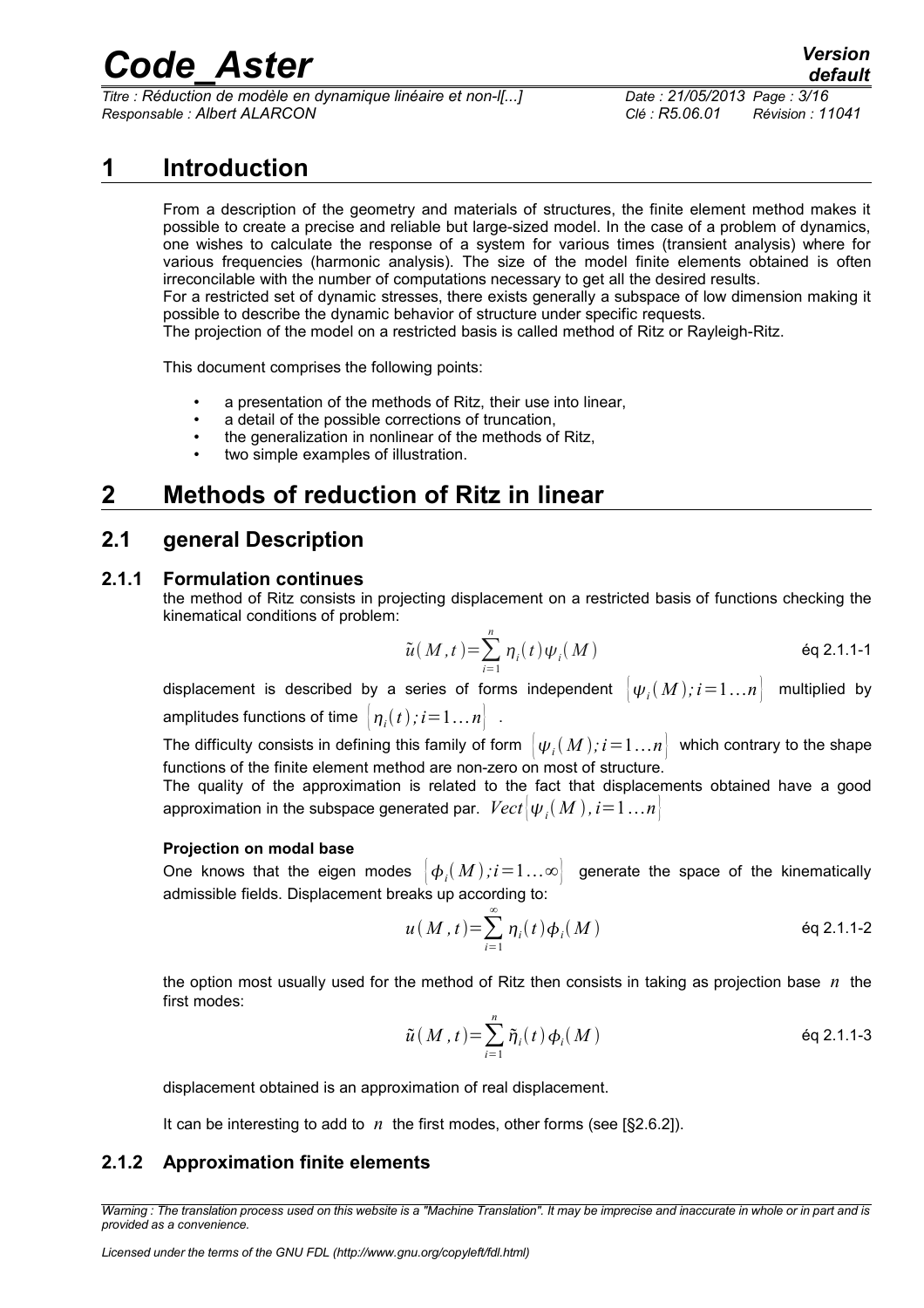*Titre : Réduction de modèle en dynamique linéaire et non-l[...] Date : 21/05/2013 Page : 4/16 Responsable : Albert ALARCON Clé : R5.06.01 Révision : 11041*

In the case of an approximation of displacement by finite elements displacement is already approximate within the space of shape functions:

$$
u^{h}(M,t) = \sum_{i=1}^{Nh} q_{i}(t) N_{i}(M)
$$
éq 2.1.2-1

One notes *U* the vector of the degrees of freedom of displacement:  $U(t) = [q_1(t), q_2(t), \ldots, q_{N_h}(t)]$ ;

#### **Method of Ritz in finished dimension**

If  $n < Nh$ , the method of Ritz applied to the field  $u(M, t)$  comes then like a second approximation:

$$
\tilde{U}(t) = \sum_{i=1}^{n} \eta_i(t) \psi_i
$$

with  $|\psi_{i,i=1...n}|$  the base of *n* the independent and kinematically admissible vectors. One poses

=[ <sup>1</sup> *,*<sup>2</sup> *,*3, *,<sup>n</sup>* ] . From where the matric writing: *U*= éq 2.1.2-3

### **2.2 Projection on reduced basis**

<span id="page-3-1"></span>Let us consider the following differential connection obtained by a method of finite elements:

$$
\mathbf{M}\ddot{U} + \mathbf{C}\dot{U} + \mathbf{U} = \mathbf{F} \qquad U \in \mathbb{R}^{Nh} \qquad \text{Eq 2.2-1}
$$

the solution sought in the form [éq 2.1.2-3]. While considering the same form for virtual displacement, it comes:

$$
\Psi^T \mathbf{M} \psi \ddot{\eta} + \Psi^T \mathbf{C} \Psi \dot{\eta} + \Psi^T \mathbf{K} \Psi \eta = \Psi^T \mathbf{F} \qquad \eta \in R^n \qquad \text{Eq 2.2-2}
$$

where:  $\bm{\eta}$  is the vector of generalized displacements,  $\bar{\mathbf{K}} \!=\! \bm{\varPsi}^T\mathbf{K}\,\bm{\varPsi}$  et  $\bar{\mathbf{M}} \!=\! \bm{\varPsi}^T\mathbf{M}\,\bm{\varPsi}$  are respectively called stiffness matrixes and of mass generalized.

The system [éq 2.2-2] is generally a coupled differential connection, the generalized matrixes which compose it are in the general case full even if at the beginning the matrixes  $M$  and  $K$  were hollow. One thus loses structure particular to the profit of a size of problem much more reduced  $n \times n$ .

In the general case, the system [éq 2.2-2] provides only one approximate solution of the system [éq 2.2-1]. The mistake which one makes is called truncation error.

One has no information on the value of this error. It can be very large if the subspace of projection is badly selected. It is known only that this error decreases when the size of projection base increases.

If one has information a priori on the form of the solution, one can choose in an effective way projection base in order to minimize this error. For example, if it is known that the solution is made up only of motions of solid body, it can restrict to 6 the dimension of space.

<span id="page-3-0"></span>Thereafter, one chooses the base of the eigen modes like projection base.

### **2.3 Projection on Eigen modes**

#### **modal base**

the modes are defined like the couples  $\big|(\omega^{h_i},\varPhi^{h_i})_{i=1...Nh}\big|$  solutions of the equation:  $(K - \omega^2 M)\Phi = 0$  éq 2.3-1

**Note::** 

*Warning : The translation process used on this website is a "Machine Translation". It may be imprecise and inaccurate in whole or in part and is provided as a convenience.*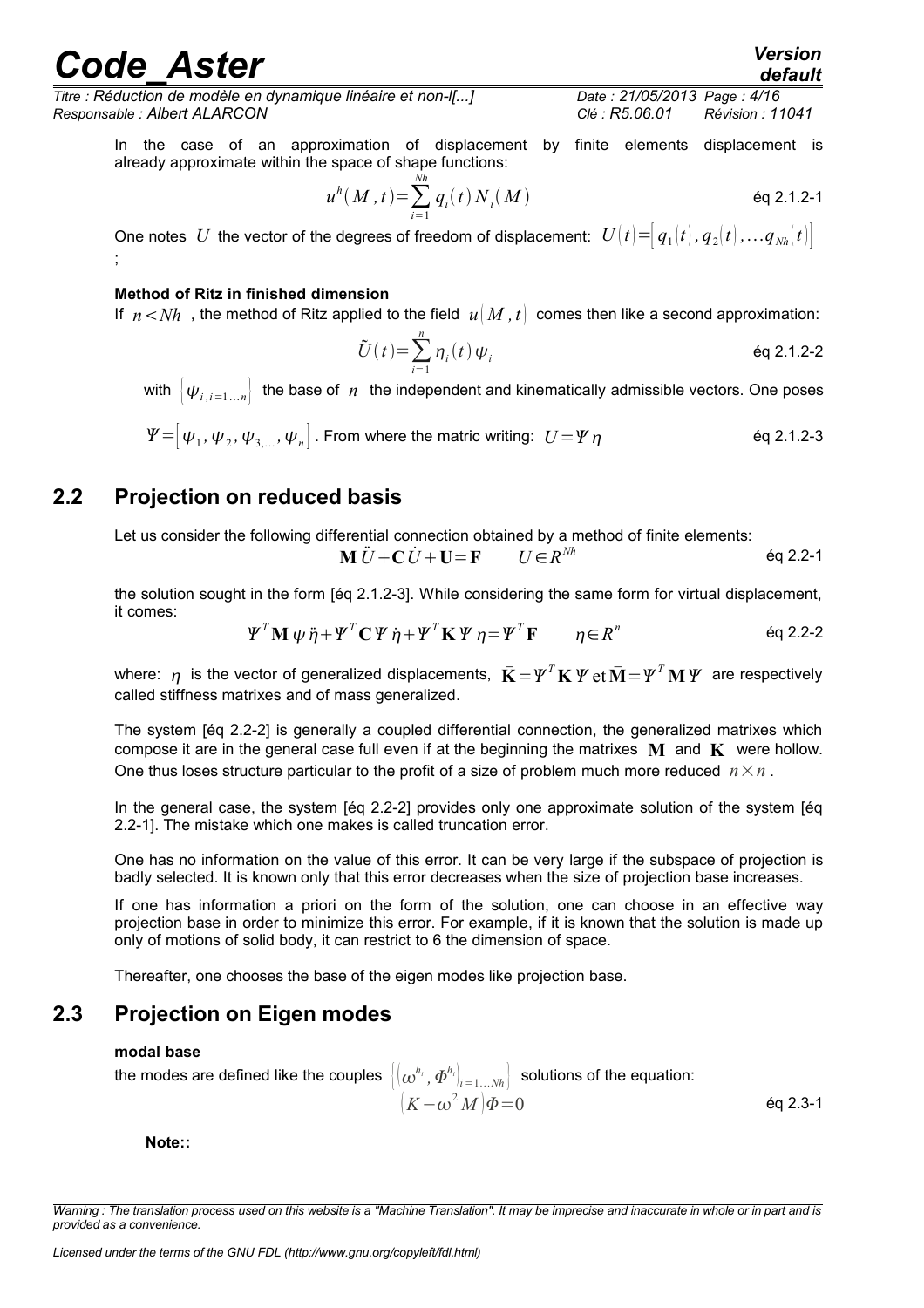*Titre : Réduction de modèle en dynamique linéaire et non-l[...] Date : 21/05/2013 Page : 5/16 Responsable : Albert ALARCON Clé : R5.06.01 Révision : 11041*

*It is advisable to check that the modes calculated by approximation finite elements are sufficiently representative: hi , hi* ≈*<sup>i</sup> ,i . One can consider that the approximation finite elements is correct when the modal deformed shapes present a length D `higher wave in keeping with meshes of the mesh (the notion of wave length is a generalization of the notion definite on the equation of the waves, one can twice define it as the length between two nodes of the modal deformed shape).*

*Thereafter one omits, the index h corresponding to the approximation finite elements.* 

#### **Quotient of Raleigh** : energy interpretation

the pulsations and eigenforms can be defined like the solutions of the problem of minimization according to *:*

$$
\forall i \in [1, Nh]: \Phi_i \text{ minimize under space } R^{Nh} - Vect \Big[\Phi_j, j \in [0,i-1]\Big] \text{ the functional calculus:}
$$

$$
R(X) = \frac{X^t K X}{X^t M X} \text{ on pose:} \quad \omega_i^2 = \frac{\Phi_i^t K \Phi_i}{\Phi_i^t M \Phi_i} = R(\Phi_i) \tag{4.3-2}
$$

#### **Method of reduction**

a method of reduction very largely employed for the linear problems is the method of modal recombination. It consists in choosing like projection base  $n$  the first eigen modes of structure  $\Phi_{i,i=1...n}$  .

$$
\tilde{U}(t) = \sum_{i=1}^{n} \eta_i(t) \Phi_i
$$

always Let us consider the following differential connection:

$$
\mathbf{M}\ddot{U} + \mathbf{C}\dot{U} + \mathbf{K}U = \mathbf{F} \qquad U \in \mathbb{R}^{Nh} \qquad \qquad \text{Eq the 2.3-4}
$$

eigen modes  $\left|\Phi_{i,i=1...Nh}\right|$  have the property to be **M** and **K** orthogonal, i.e. one has the following relations:

$$
\Phi_i^T \mathbf{M} \Phi_j = m_i \delta_{ij}
$$
  

$$
\Phi_i^T \mathbf{K} \Phi_j = k_i \delta_{ij}
$$

- $\delta$  is the Kronecker symbol
- $m_i$  is called modal mass or generalized mass of the mode  $|i\rangle$
- $\overline{k}_i$  is called modal stiffness or generalized stiffness of the mode  $\overline{i}$

the matrixes projected of **M** and **K** on the basis of eigen mode are thus diagonal; it is one of the advantages which justified the use of modal base like projection base. The system [éq 2.3 - 4] project on the basis of eigen mode first of the system is written:

$$
\begin{pmatrix}\n\lambda & 0 & 0 \\
0 & m_i & 0 \\
0 & 0 & \lambda\n\end{pmatrix}\n\vec{\eta} + \Phi^T \mathbf{C} \Phi \dot{\eta} + \begin{pmatrix}\n\lambda & 0 & 0 \\
0 & k_i & 0 \\
0 & 0 & \lambda\n\end{pmatrix}\n\eta = \Phi^T \mathbf{F}_{ext}
$$
 eq 2.3-5

the projection of the matrix **C** does not have any reason in any generality to be also diagonal. If the system is strongly damped (presence of dampers on the structure), this matrix will not be diagonal.

**Note:**

*As opposed to what do many software, Code\_Aster allows in this case to integrate the system of equations modal coupled without diagonalization of the damping matrix generalized. The integration method is in this case an implicit method of NEWMARK or clarifies EULER.*

*Licensed under the terms of the GNU FDL (http://www.gnu.org/copyleft/fdl.html)*

*Warning : The translation process used on this website is a "Machine Translation". It may be imprecise and inaccurate in whole or in part and is provided as a convenience.*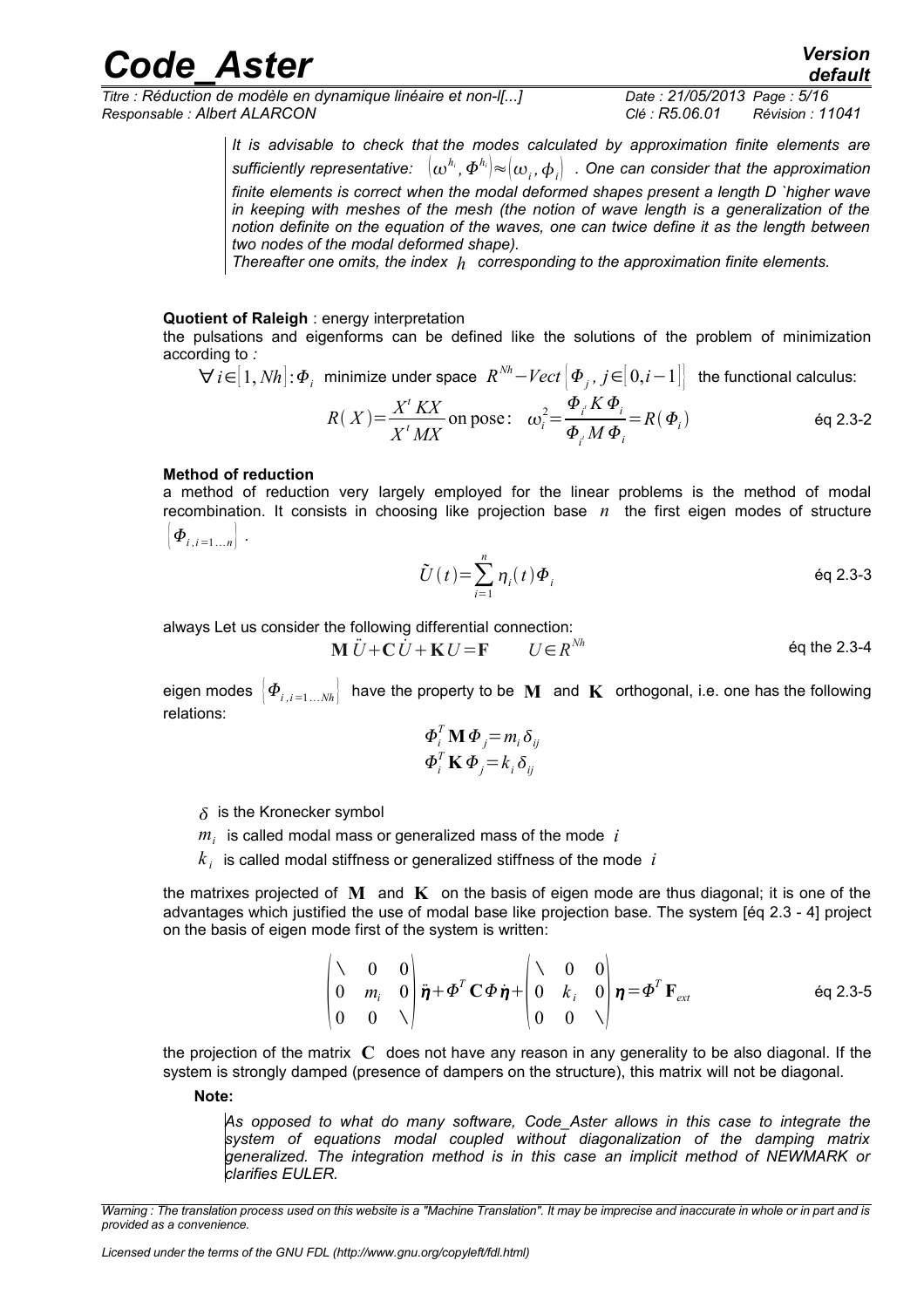*Titre : Réduction de modèle en dynamique linéaire et non-l[...] Date : 21/05/2013 Page : 6/16 Responsable : Albert ALARCON Clé : R5.06.01 Révision : 11041*

On the other hand, if only damping entering concerned is a structural damping (internal dissipation of the material for a homogeneous structure) it is then licit to make the assumption of a proportional damping, still called assumption of BASILE, in this case **C** expresses itself like linear combination of **M** and **K** (damping of RAYLEIGH), and its projection on the eigen modes is diagonal (cf Doc. [R5.05.04] on the modelization of damping).

In this case, the system [éq 2.3-4] is divided into p linear differential equations of the second order decoupled. The response of the system is then the recombination of the response of p oscillators simple associates to the eigen modes, from where the statement of "modal superposition" used usually.

Each differential equation is written *m<sup>i</sup>* :

$$
m_i \ddot{\eta}_i + c_i \dot{\eta}_i + k_i \eta_i = f_i \tag{eq 2.3-6}
$$

or while dividing by the modal mass:

$$
\ddot{\eta}_i + 2 \xi_i \omega_i \dot{\eta}_i + \omega_i^2 \eta_i = \frac{f_i}{m_i}
$$

with:

$$
\xi_i
$$
amortissement modal réduit  $=\frac{c_i}{c_{\text{critique}}} = \frac{c_i}{2 m_i \cdot \omega_i}$ 

This equation can be solved very simply in the frequential field:

$$
\hat{\eta}_i = \frac{\hat{\mathbf{f}}_i(\omega)}{m_{i \cdot}(-\omega^2 + 2 \cdot \xi_i \omega_i \omega + \omega_i^2)}
$$

where  $\hat{ }$  represents the FOURIER transform and  $\omega$  the excitation frequency.

Particular numerical methods the such integral of DUHAMEL make it possible to pass this statement of the frequential field to the temporal field. (see for example Doc. [R5.05.01] on a temporal integration method).

#### **2.4 Modal truncation error**

<span id="page-5-0"></span>In the case of the modal recombination with proportional damping, one can highlight the truncation error which one makes while projecting on the basis of eigen mode first of the system. Indeed, if one considers the complete base of N eigen modes of the discretized problem, there is equivalence between the initial problem and the problem project. Thus the exact solution of the problem discretized by finite elements is written:

$$
U = \sum_{i}^{Nh} \eta_i \Phi_i
$$

where the generalized coordinates are solution of:

$$
\ddot{\eta}_i + 2 \xi_i \omega_i \dot{\eta}_i + \omega_i^2 \eta_i = \frac{f_i}{m_i}
$$

summation extending on all the **eigen modes** from the system (of finished size).

By solving the problem with a reduced number of eigen modes  $n < Nh$ . The solution obtained is the following one:

*Warning : The translation process used on this website is a "Machine Translation". It may be imprecise and inaccurate in whole or in part and is provided as a convenience.*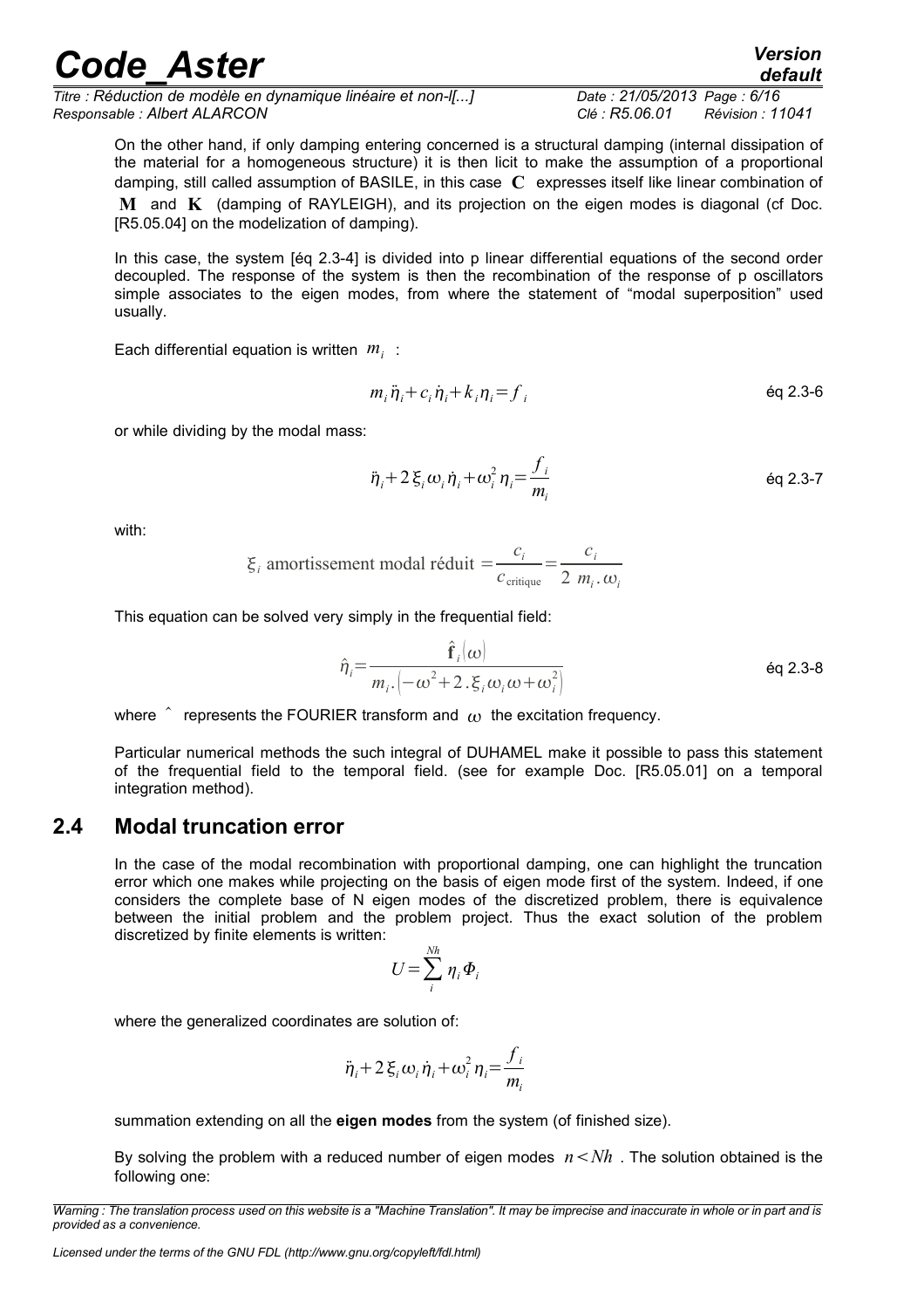*Titre : Réduction de modèle en dynamique linéaire et non-l[...] Date : 21/05/2013 Page : 7/16 Responsable : Albert ALARCON Clé : R5.06.01 Révision : 11041*

$$
\tilde{U} = \sum_{i=1}^n \eta_i \Phi_i
$$

The mistake made by truncating the base of representation of the solution is thus:

$$
\mathbf{E} = U - \tilde{U} = \sum_{i=n+1}^{Nh} \eta_i \Phi_i
$$

In the frequential field the statement of the error is:

$$
\hat{\mathbf{E}}_{\left(\omega\right)} = \hat{U} - \hat{\hat{U}} = \sum_{i=n+1}^{Nh} \frac{\boldsymbol{\Phi}_i^t \hat{\mathbf{F}}_{\left(\omega\right)}}{m_i} \cdot \frac{1}{\omega_i^2 - \omega^2 + 2j \xi_i \omega \omega_i} \cdot \boldsymbol{\Phi}_i
$$

the summation is carried out neglected modes of the system on all the.

Let us study the response relative  $\eta/\eta_{stature}$  of an oscillator to a purely sinusoidal excitation of variable frequency (diagram below), with  $\eta_{statane}$  the coefficients of the static response corresponding to a static force. One can distinguish three intervals in the spectrum where the oscillator has a different behavior. In low frequency  $\,|\omega\!<\!\!<\!\omega_{_0}\!|\,$  the oscillator has a static answer. Around  $\,\omega_{_0}\,$  the oscillator a dynamic response (amplification of the mode has), and high frequency the oscillator answers in an inertial way (  $\frac{1}{\sqrt{2}}$  $\overline{\omega^2}$  dominating term).





Fréquence réduite  $\omega/\omega_0$ 

Let us suppose that the excitation of the system, defined by the vector  $\mathbf{F}(\omega)$  , is to narrow tape, in particular that it for frequencies higher than  $\omega_{\text{max}}$  is null given.

In this case, to represent the response of the linear system correctly, it is undoubtedly necessary to take into account all the modes having a pulsation lower than  $\omega_{\text{max}}$ , because the latter will answer in a dynamic way the excitation.

On the other hand, the modes such as  $\omega_i$   $> \omega_{\text{max}}$  nevertheless have a static contribution to the response of the system. These are often these modes that one does not take into account.

*Warning : The translation process used on this website is a "Machine Translation". It may be imprecise and inaccurate in whole or in part and is provided as a convenience.*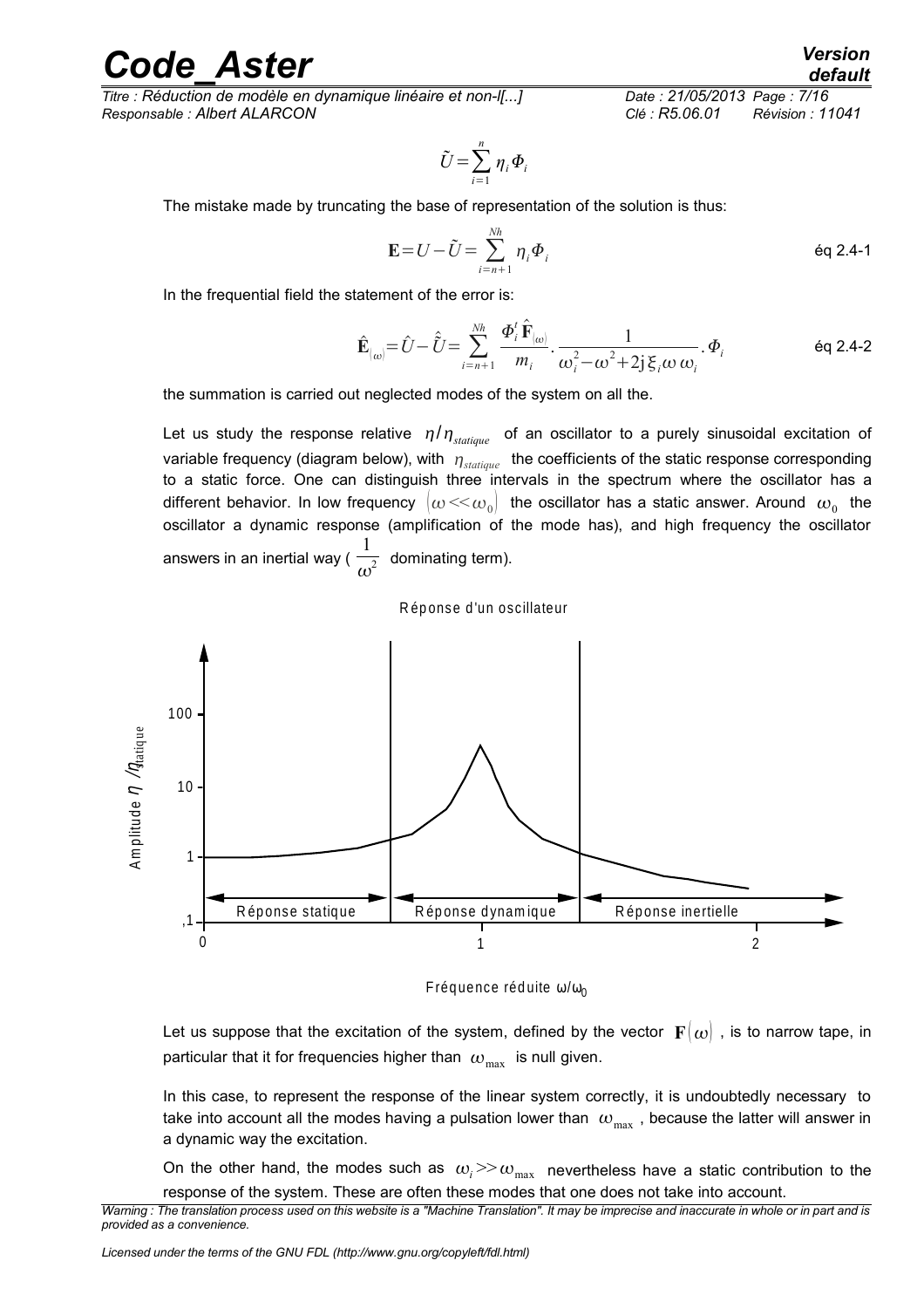*Titre : Réduction de modèle en dynamique linéaire et non-l[...] Date : 21/05/2013 Page : 8/16 Responsable : Albert ALARCON Clé : R5.06.01 Révision : 11041*

*default*

By making a development limited in  $\omega$  the vicinity of 0. One obtains the principal part of the error which is:

$$
\hat{\mathbf{E}}_{\left(\omega\right)} = \hat{U} - \hat{\hat{U}} = \sum_{i=p+1}^{n} \frac{\boldsymbol{\Phi}_{i}^{T} \cdot \hat{\mathbf{F}}_{\left(\omega\right)}}{k_{i}} \cdot \left(1 - 2 j \xi_{i} \frac{\omega}{\omega_{i}} + 0 \left(\frac{\omega}{\omega_{i}}\right)\right) \cdot \boldsymbol{\Phi}_{i} \tag{6q 2.4-3}
$$

the error is all the more small as the generalized stiffness of the neglected modes is large. In theory thus, it will be necessary to take all the most flexible modes until the residual flexibility of an additional mode is in negligible relative value compared to the sum of the flexibilities already taken into account:

$$
\frac{1}{k_{n+1}} < < \sum_{i=1}^{n} \frac{1}{k_i}
$$

However, it is observed that by neglecting the modes of high frequency one makes a systematic mistake on the response of the system (even in low frequency). There exist various possibilities that we will detail now to correct the response in the beach  $[0, \omega_{\text{max}}]$  where the modes were chosen.

### **2.5 Corrections of modal truncation**

<span id="page-7-1"></span>to mitigate the problem of truncation due to the neglected modes, it is necessary to try to estimate their effect in the field of frequency  $|0, \omega_{\text{max}}|$  which interests us. We saw that the neglected modes having an own pulsation such as  $\omega_i$   $>>$   $\omega_{\text{max}}$  have a contribution known as static to the response of the system in the field  $\begin{bmatrix} 0 & \omega_{\text{max}} \end{bmatrix}$ . The techniques of correction consist in calculating this static contribution.

#### **2.5.1 Static correction a posteriori**

<span id="page-7-0"></span>the truncation error, by considering only the static response of the neglected modes (transformed opposite of the principal part of the error) is:

$$
\mathbf{E}_{(t)} = U - \tilde{U} \approx \sum_{i=n+1}^{Nh} \frac{\Phi_i^T \cdot \mathbf{F}_{(t)}}{k_i} \cdot \Phi_i
$$

But a priori the neglected modes as their generalized stiffness are unknown. On the other hand, one can determine the complete static response of the system with a loading **F** , the latter is worth:

$$
U = \mathbf{K}^{-1} \cdot \mathbf{F}_{(t)} \approx \sum_{i=1}^{Nh} \frac{\boldsymbol{\Phi}_i^T \cdot \mathbf{F}_{(t)}}{k_i} \cdot \boldsymbol{\Phi}_i
$$

The correction which should be made is thus:

$$
\sum_{i=n+1}^{Nh} \frac{\boldsymbol{\Phi}_i^T . \mathbf{F}_{[t]}}{k_i} . \boldsymbol{\Phi}_i \approx \mathbf{K}^{-1} . \mathbf{F}_{[t]} - \sum_{i=1}^n \frac{\boldsymbol{\Phi}_i^T . \mathbf{F}_{[t]}}{k_i} . \boldsymbol{\Phi}_i
$$

The corrected solution of the response of the system is thus worth:

$$
U = \tilde{U} + \mathbf{E} \approx \tilde{U} + \mathbf{K}^{-1} \cdot \mathbf{F}_{(t)} - \sum_{i=1}^{n} \frac{\boldsymbol{\Phi}_{i}^{T} \cdot \mathbf{F}_{(t)}}{k_{i}} \cdot \boldsymbol{\Phi}_{i}
$$
 eq 2.5.1-2

This correction is called a posteriori, because it does not intervene in the dynamic resolution of the linear system and can be calculated only well later on. If  $\mathbf{F}_{(t)}$  breaks up into  $|k|$  products of functions of time by functions of the coordinates of space, this correction requires a factorization of **K** and *k* resolutions.

*Warning : The translation process used on this website is a "Machine Translation". It may be imprecise and inaccurate in whole or in part and is provided as a convenience.*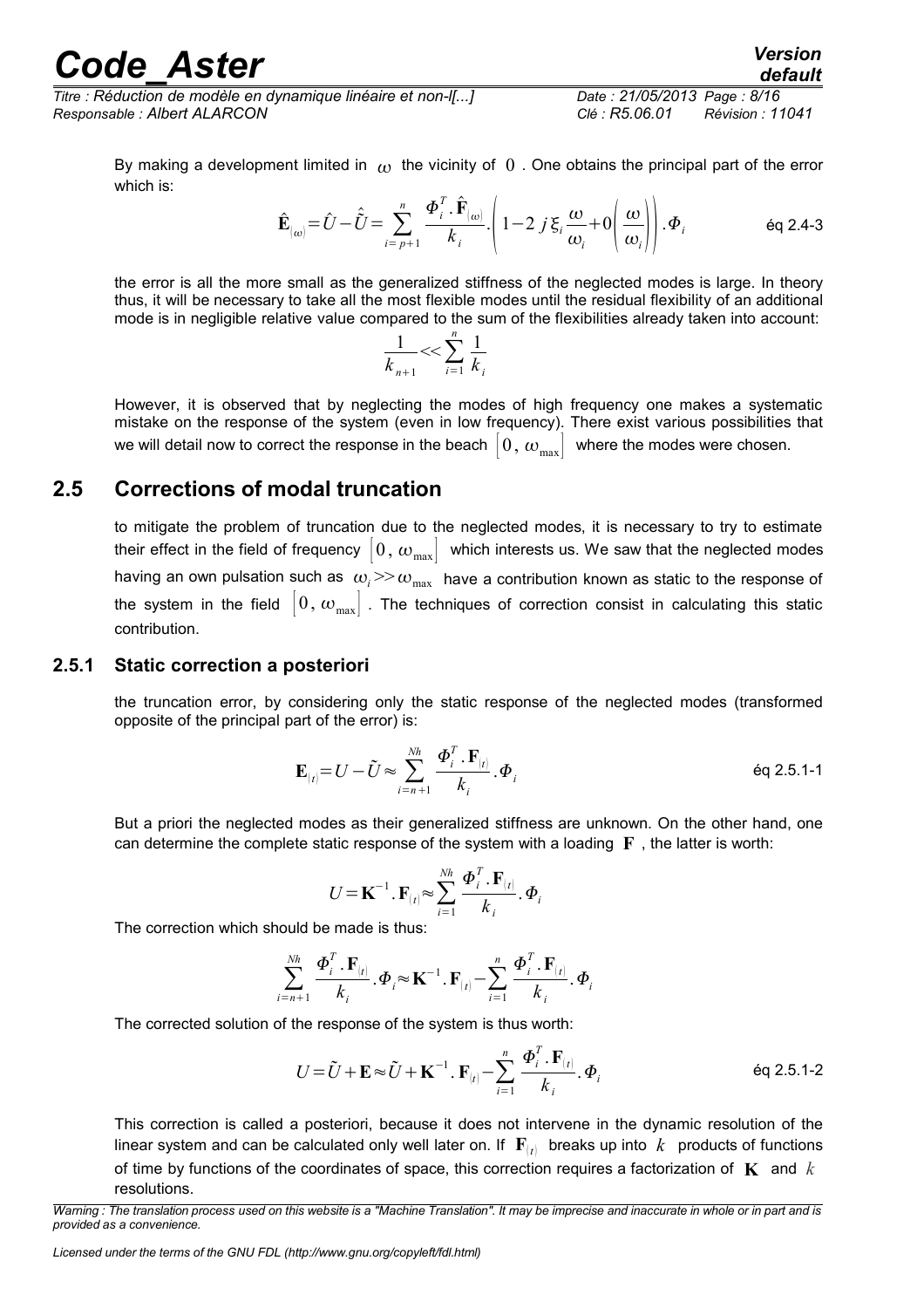*Titre : Réduction de modèle en dynamique linéaire et non-l[...] Date : 21/05/2013 Page : 9/16 Responsable : Albert ALARCON Clé : R5.06.01 Révision : 11041*

This method has the advantage of not increasing the number of vectors taken into account in the base. This method is applicable in the case of a narrow tape excitation, or at least having a known cutoff frequency. The correction is exact in the low frequency field but can distort the response of the system in high frequency [§Annexe1].

#### **2.5.2 Addition of static modes to the base**

<span id="page-8-0"></span>Let us suppose that the loading  $\mathbf{F}(t)$  is written:

$$
\mathbf{F}(t) = \sum_j \alpha_j(t). \mathbf{F}_j
$$

The second way of correcting the truncation error consists in adding to the base of the initial eigen modes of **the definite static**  $\mathbf{\Psi}_j$  modes like the deformed shape with each force  $\mathbf{F}_j$  given:

$$
\Psi_j = \mathbf{K}^{-1} \cdot \mathbf{F}_j \tag{6q 2.5.2-1}
$$

new projection base to be considered is the following one:

$$
\hat{\Phi} = [\Phi_1, \Phi_2, ..., \Phi_p, \Psi_1, \Psi_2, ..., \Psi_m] = [\Phi \Psi]
$$
 eq the 2.5.2-2

components generalized to use are the following ones:

$$
\hat{\eta} = [\eta_1, \eta_2, \dots, \eta_p, \mu_1, \mu_2, \dots, \mu_m] = [\eta, \mu]
$$

the problem project on the supplemented basis is:

$$
\begin{bmatrix}\n\lambda & 0 & 0 \\
0 & m_i & 0 \\
0 & 0 & \lambda\n\end{bmatrix}\n\boldsymbol{\Phi}^T \cdot \mathbf{M} \cdot \boldsymbol{\Psi}\n\begin{bmatrix}\n\ddot{\eta} \\
\ddot{\mu}\n\end{bmatrix} + \n\begin{bmatrix}\n\lambda & 0 & 0 \\
0 & k_i & 0 \\
0 & 0 & \lambda\n\end{bmatrix}\n\boldsymbol{\Phi}^T \cdot \mathbf{K} \cdot \boldsymbol{\Psi}\n\begin{bmatrix}\n\eta \\
\mu\n\end{bmatrix} = \n\begin{bmatrix}\n\boldsymbol{\Phi}^T \cdot \mathbf{F} \cdot \boldsymbol{\alpha} \\
\boldsymbol{\Psi}^T \cdot \mathbf{F} \cdot \boldsymbol{\alpha}\n\end{bmatrix}\n\quad \text{eq 2.5.2-4}
$$

One notes that one lost the diagonal character of the generalized matrixes, but the advantage obtained is that the base supplemented with static modes makes it possible to correctly represent the low frequency behavior of the initial system.

For example it is simple to show that with frequency null the solution of this system is:  $n=0$  and  $\mu = \alpha$  which is the exact solution of the initial static problem.

One presents in appendix 1, the comparison on a discrete system with 3 degrees of freedom between the exact solution, the solution projected on 1 mode, that projected on a mode with a static correction and the solution consisted 1 eigen mode and 1 static mode.

One realizes that the addition of static modes makes it possible to extend beyond the interval  $[0, \omega_{\text{max}}=max |\omega_i|]$  the good dynamic representation of the system. This technique thus seems very interesting, it has the virtue to carry out the correction immediately what will be interesting for the nonlinear methods where one needs the knowledge of physical displacements to each time step.

Implementation the practical of this technique is specified in [U2.06.04].

*Warning : The translation process used on this website is a "Machine Translation". It may be imprecise and inaccurate in whole or in part and is provided as a convenience.*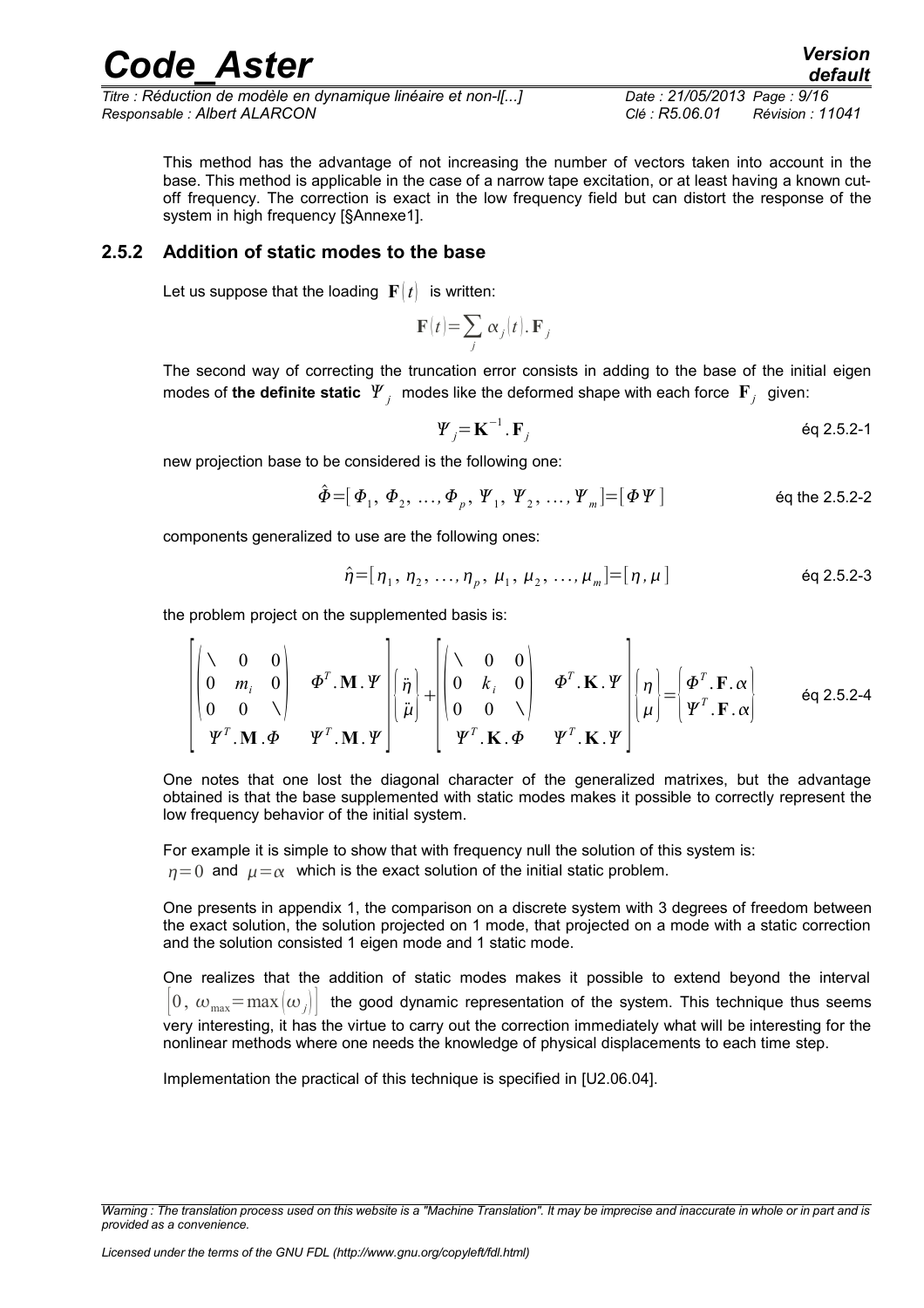*Titre : Réduction de modèle en dynamique linéaire et non-l[...] Date : 21/05/2013 Page : 10/16 Responsable : Albert ALARCON Clé : R5.06.01 Révision : 11041*

### <span id="page-9-2"></span>**3 Extension of the methods of reduction of Ritz in non- linear**

### **3.1 general Problem**

<span id="page-9-1"></span>the nonlinear problem of dynamics discretized without damping can be generally put in the following form:

$$
\mathbf{M} \cdot \ddot{\mathbf{X}} + \mathbf{G}(\mathbf{X}) = \mathbf{F}(t) \qquad \mathbf{X} \in \mathbb{R}^n \qquad \text{Eq 3.1-1}
$$

 $\mathbf{G}(\mathbf{X})$  is a nonlinear function of X which represents the internal forces of the system as all the other forces which are dependant on displacement, **F** the vector of the external forces and **M** the mass matrix of the system.

**The tangent stiffness matrix** of the system is by definition:

$$
\mathbf{K}_{|\mathbf{x}|}^{tg} = \frac{\partial \mathbf{G}}{\partial \mathbf{X}}(\mathbf{x})
$$

It makes it possible to define a modal base at every moment by:

$$
\left(-\omega_{i(\mathbf{X})}^{\prime g^2}\mathbf{M} + \mathbf{K}^{\prime g}\right).\Phi_{i(\mathbf{X})}^{\prime g} = 0
$$
 eq the 3.1-3

modes thus defined depend on **X** , therefore time *t* .

Knowing that the computation of modal base is very expensive in computing times, the idea to want to project with each time step the model on a modal base, then to solve, is irrelevant compared to a direct resolution.

The method most usually used consists in defining a projection base while adding to the modes calculated on an initial configuration of the forms making it possible to project to it not linearity. Example: if it not linearity comes from a specific shock, one proposes to enrich modal base with static modes allowing to project the force undergone by structure lasting the shock [R5.06.04].

The method of Ritz remains always relevant in nonlinear computations, if the selected base makes it possible to project correctly displacements and the forces.

The nonlinear problem project on an unspecified  $\psi$  basis is written:

$$
\Psi^T \mathbf{M} \Psi . \ddot{\eta} + \Psi^T \mathbf{G}(\mathbf{X}) = \Psi^T \mathbf{F} \quad \eta \in \mathbb{R}^n \tag{6q 3.1-4}
$$

Two possibilities are then possible:

- •nonthe linearities are located and one can evaluate to it not linearity on projection base:  $G[X]=G[\Psi \eta]$ .
- •The problem to be solved is a nonlinear differential connection into cubes  $n$  smaller size. Various strategies are possible to solve this problem, depending primarily on the technique of integration which one wishes to use.
- •nonthe linearities are total, and it is necessary to compute: to pass by again within the space of physical degrees of freedom the internal forces:  $\mathbf{G}(\mathbf{X})$  <sub>.</sub>

This second method is more expensive it is much less current.

One presents in appendix 2, the comparison on a system with 3 degrees of freedom with nona linearity of  $x^3$  between the exact solution and the solution obtained by the method above with 1 then 2 modes. One realizes that it is necessary to take more modes counts some than for the linear problem. On the other hand, on this example 2 modes are enough very well to describe the system.

### <span id="page-9-0"></span>**3.2 Indication of the error of projection**

*Warning : The translation process used on this website is a "Machine Translation". It may be imprecise and inaccurate in whole or in part and is provided as a convenience.*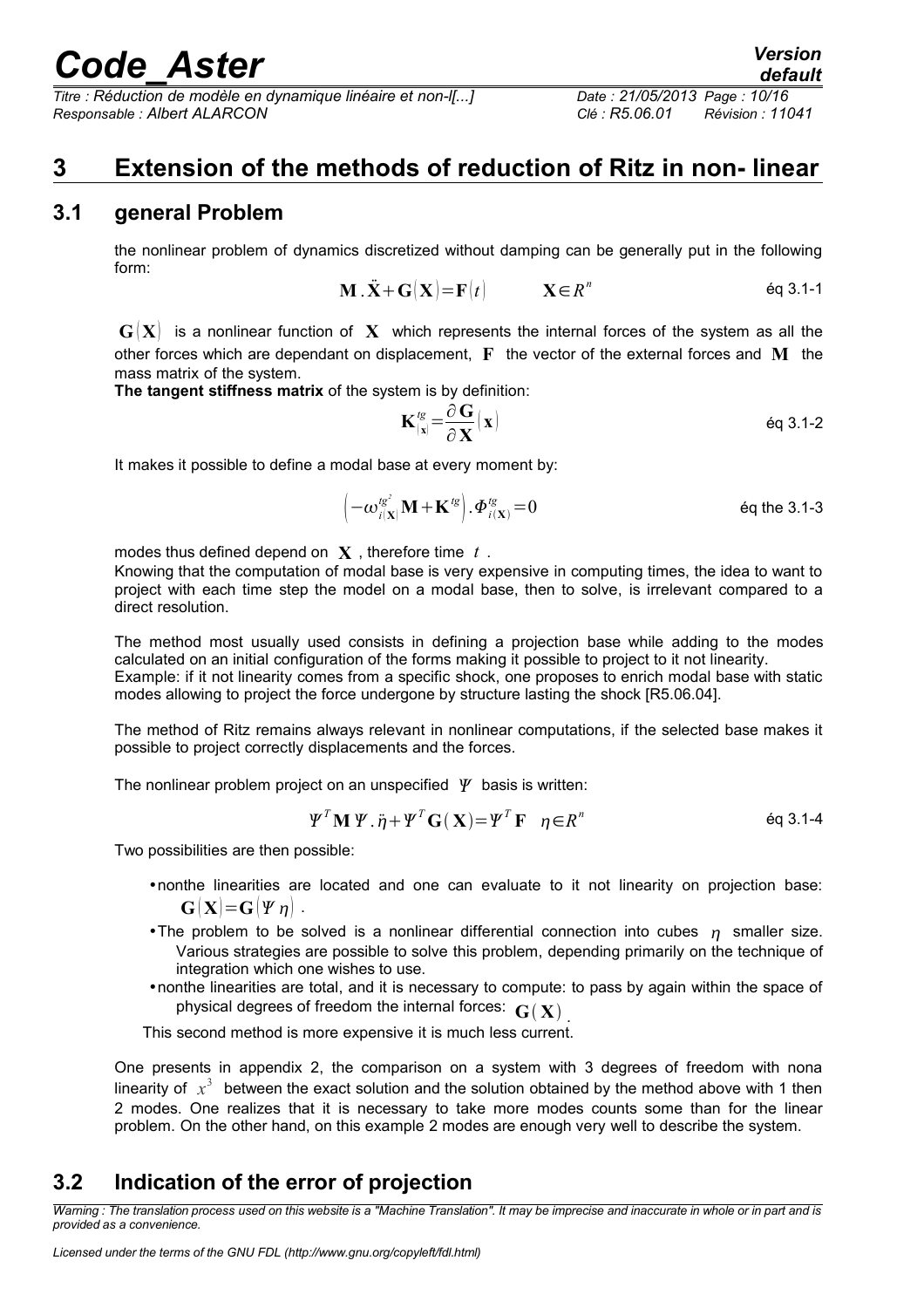*Titre : Réduction de modèle en dynamique linéaire et non-l[...] Date : 21/05/2013 Page : 11/16 Responsable : Albert ALARCON Clé : R5.06.01 Révision : 11041*

For the nonlinear problems the physical meaning amongst modes to take into account is completely lost, and if the methods of reduction always give a solution it is necessary to know the degree of confidence which one can grant to them. A way of proceeding, which is a little expensive but essential is to calculate the residue of the initial system to each time step. It is defined by:

$$
\mathbf{R} = \mathbf{M} \cdot \ddot{\mathbf{X}} + \mathbf{G}(\mathbf{X}) - \mathbf{F}(t)
$$

This vector residue is unfortunately not null, it is only its projection on the basis used which is it.

A norm can then be calculated for this residue; more the norm of the residue will be small more one will be able to grant confidence to the solution.

To use a relative value, one may find it beneficial to calculate the following fraction:

$$
r = \frac{\|\mathbf{R}\|}{\max (\|\mathbf{F}(t)\|, \|\mathbf{G}(\mathbf{X})\|, \|\mathbf{M} \cdot \ddot{\mathbf{X}}\|)}
$$
éq 3.2-1

**Note::**

*This indicator is not currently established in Code\_Aster.*

### **4 Use in** *Code\_Aster*

<span id="page-10-0"></span>In *Code\_Aster,* the methods of Ritz are usable out of transient primarily by the operator DYNA TRAN MODAL [U4.53.21].

A phase of projection of the stiffness matrixes and mass on a basis of vectors is carried out by operators PROJ\_MATR\_BASE [U4.63.12] and PROJ\_VECT\_BASE [U4.63.13].

The generalized dynamic problem is then solved in operator DYNA TRAN MODAL by a diagram of explicit integration (EULER or DEVOGELEARE) or implicit (NEWMARK). The characteristics and properties of the diagrams of integration are presented in the note [R5.06.04]. For the structures for which the assumption of BASILE does not apply (damping nonproportional) one will project also the damping matrix which does not become diagonal. The integration of the coupled system is done then obligatorily with the implicit scheme (NEWMARK) or clarifies (EULER).

Localised non-linearities are specified directly in operator DYNA TRAN MODAL. One can introduce localised non-linearities of the standard shock and friction (see [R5.06.03] Modelization of the shocks and frictions), modal forces function of displacement or velocity (see [R5.06.05] on the modelization of a force of fluid blade).

Static corrections of truncation a posteriori are available in the case of a single excitation (see [R4.05.01] seismic Response).

The addition of static modes can by means of be made as a preliminary operators MODE STATIQUE [U4.52.14] and DEFI\_BASE\_MODALE [U4.64.02]. When the problem comprises non-linearities only the explicit diagrams can be used.

For total non-linearities [eq 3.1-4], it is possible to use command  $DYNA$ ,  $NON$  LINE [U4.53.01] with the operand PROJ MODAL, which makes it possible to calculate with each time step internal forces according to the physical degrees of freedom, then to project the problem on a modal base.

An operation of return to physical base is then necessary to obtain the physical quantities such as displacement, velocity or acceleration on the structure. This operation is carried out by the operator REST GENE PHYS [U4.63.31] for the group of structure or RECU FONCTION, (key key factor RESU GENE) [U4.32.01] for the follow-up of a quantity in a node. In the case of total non-linearities (computation with DYNA\_NON\_LINE) operator REST\_COND\_TRAN [ U4.63.33] is used.

*Warning : The translation process used on this website is a "Machine Translation". It may be imprecise and inaccurate in whole or in part and is provided as a convenience.*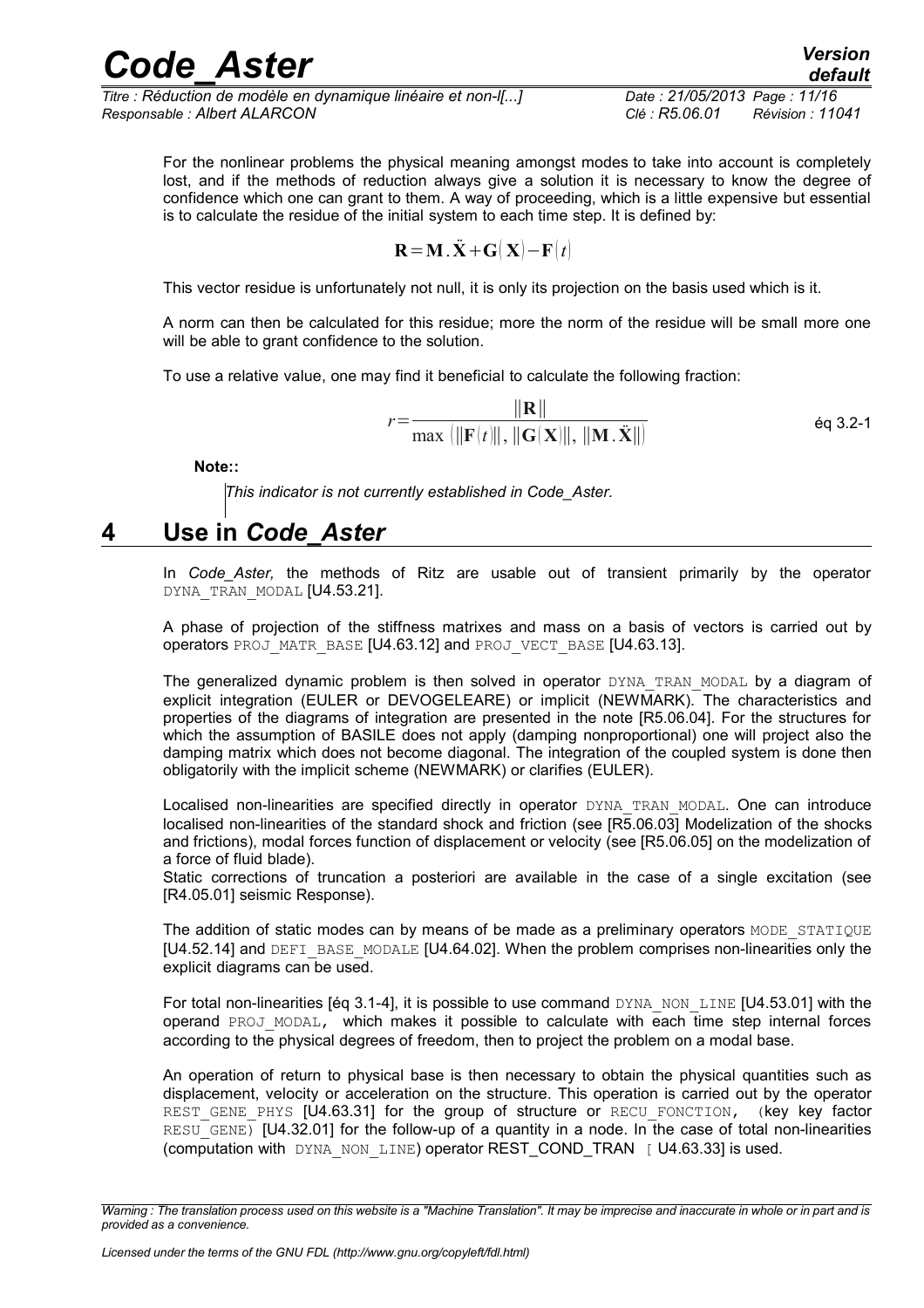*Titre : Réduction de modèle en dynamique linéaire et non-l[...] Date : 21/05/2013 Page : 12/16 Responsable : Albert ALARCON Clé : R5.06.01 Révision : 11041*

More generally, the approach of Ritz can be used in harmonic computation by the command DYNA LINE HARM [U4.53.22] and of power spectral density by the command DYNA ALEA MODAL [U4.53.23].

Finally the dynamic substructuring can be regarded as a method of Ritz specific [R4.06.02].

### **5 Bibliography**

- <span id="page-11-1"></span>[1] BATHE - WILSON: Finite Element procedures in Engineering Analysis
- [2] Mr. GERADIN, D. RIXEN: Theory of vibrations: application to the dynamics of structures Masson 1993
- [3] J.F.IMBERT: Structural analyzes by finite elements cepadues editions 1979 BELYTSCHKO
- [4] LIU PARK: Innovative methods for not linear problems EWINS D.
- [5] J. Modal Testing: Theory and practice Reserch Studies Close LTD R.E. RICKELL
- [6] : Non-linear dynamics by mode superposition Methods Computer in Applied Mechanics and Engineering (1976) flight 7 P. LUKKUNAPRASIT
- [7] : Dynamic response of year elastic, viscoplastic system in modal coordinates. Earthquake Engineering & Structural Dynamics (1980) G. JACQUART
- [8] : Methods of RITZ in nonlinear dynamics Application to systems with shock and friction localised - Ratio EDF-DER HP-61/91.105 Description

### **6 of the versions of the document Version Aster**

<span id="page-11-0"></span>

| <b>Author</b><br>(S) | Organization<br>(S) Description                                                       | of the modifications 6 G. JACQUART |  |  |
|----------------------|---------------------------------------------------------------------------------------|------------------------------------|--|--|
| 6                    | 'EDF<br>&<br>R<br>AMV) initial Text                                                   | $D/$ 7,4 L.RATIER                  |  |  |
| 7.4                  | G. JACQUART (EDF R<br>&<br>AMA, EDF/CNPE<br>оf<br>Tricastin)<br>Let<br>us<br>consider |                                    |  |  |

*Warning : The translation process used on this website is a "Machine Translation". It may be imprecise and inaccurate in whole or in part and is provided as a convenience.*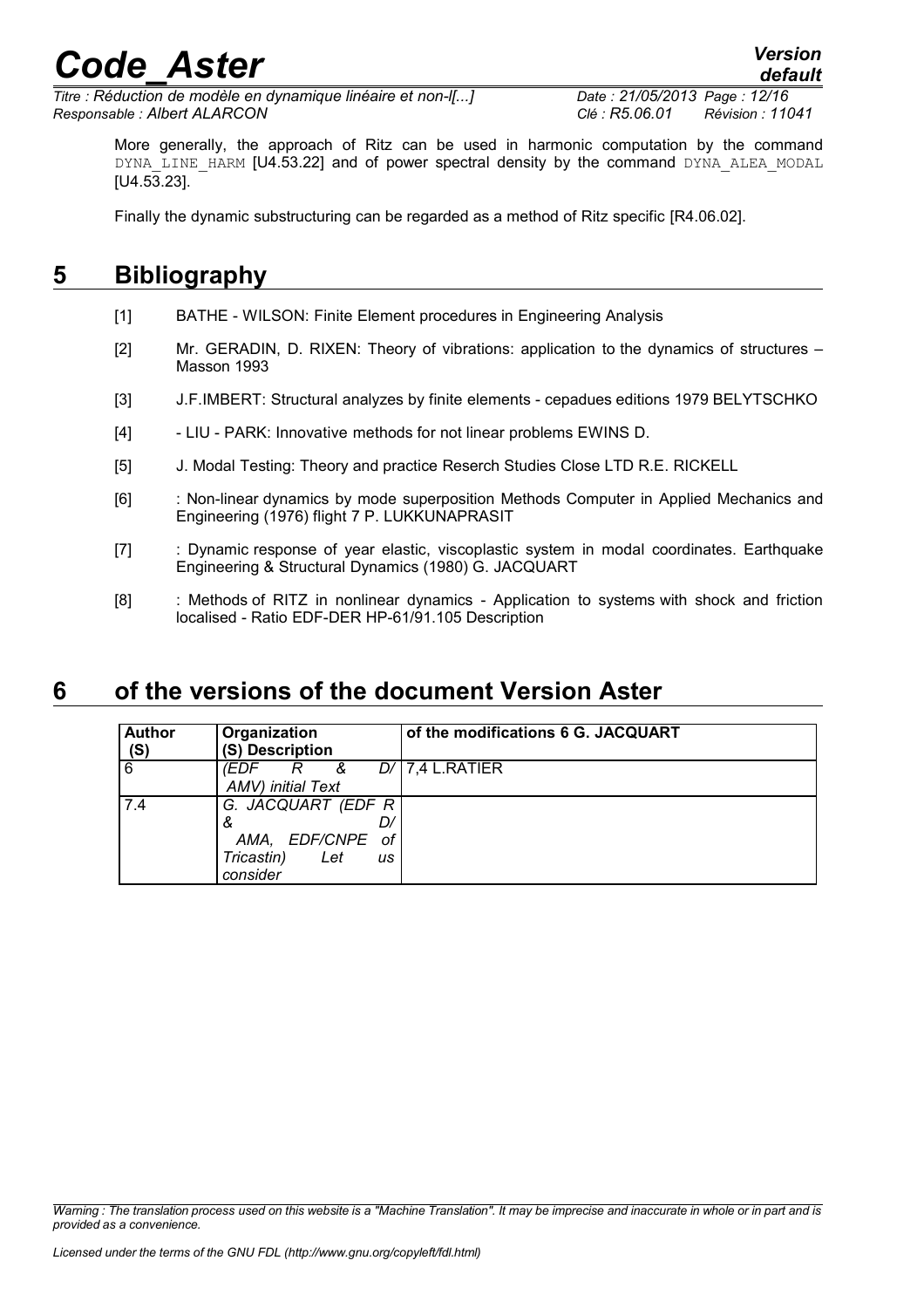*Titre : Réduction de modèle en dynamique linéaire et non-l[...] Date : 21/05/2013 Page : 13/16 Responsable : Albert ALARCON Clé : R5.06.01 Révision : 11041*

### **Annexe 1**

the discrete system with three masses according to: The stiffness matrixes



and of mass are: That is to say:

$$
\mathbf{M} = \begin{pmatrix} m & 0 & 0 \\ 0 & m & 0 \\ 0 & 0 & m \end{pmatrix} \qquad \mathbf{K} = \begin{pmatrix} k & -k & 0 \\ -k & 2k & -k \\ 0 & -k & 2k \end{pmatrix}
$$

The eigen modes  $\omega_0^2 = \frac{k}{m}$ *m*

and their pulsation are worth: Let us compare

$$
\omega_1^2 = 0,198 \omega_0^2, m_1 = 1,841 \quad m, \ \Phi_1 = \begin{pmatrix} 1 \\ 0,802 \\ 0,445 \end{pmatrix}
$$

$$
\omega_2^2=1,555\omega_0^2, m_2=2,863
$$
  $m, \Phi_2=\begin{pmatrix} 1\\ -0,555\\ -1,247 \end{pmatrix}$ 

$$
\omega_3^2 = 3,247 \omega_0^2, m_3 = 9,296 \quad m, \quad \Phi_3 = \begin{pmatrix} 1 \\ -2,247 \\ 1,802 \end{pmatrix}
$$

*Warning : The translation process used on this website is a "Machine Translation". It may be imprecise and inaccurate in whole or in part and is provided as a convenience.*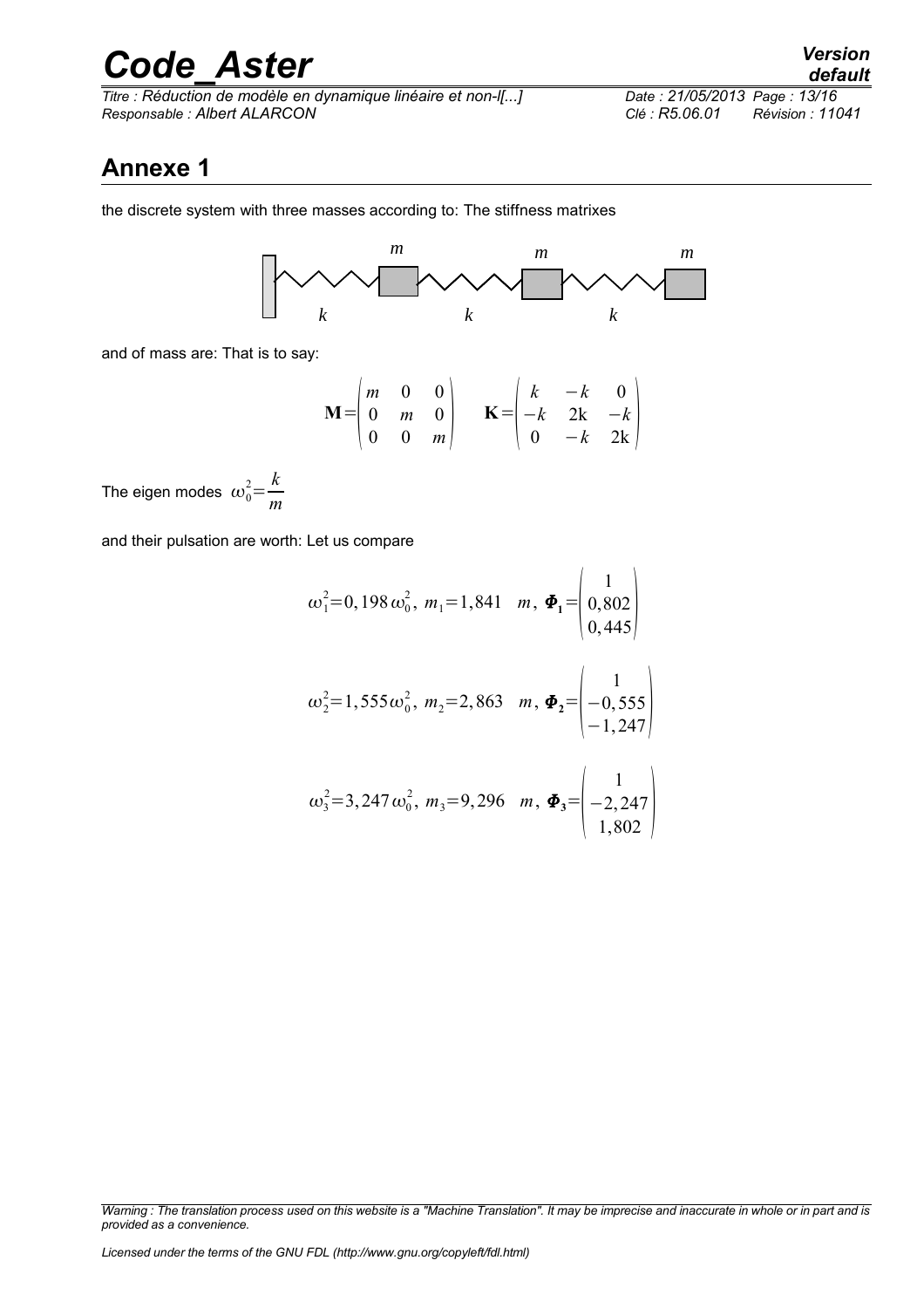*Titre : Réduction de modèle en dynamique linéaire et non-l[...] Date : 21/05/2013 Page : 14/16 Responsable : Albert ALARCON Clé : R5.06.01 Révision : 11041*

the responses of the system modelled by only one eigen mode with or without static correction: One notes



that static correction makes it possible to correct the low frequency response, the model with 1 mode plus correction sticks perfectly to the exact solution in low frequency. On the other hand, in high frequency (beyond the first mode), this correction results in over-estimating the response enormously. The use of static correction will have to thus be used with prudence and in the frame of a narrow tape excitation. Let us look at

what the method of addition of a static mode gives. If one applies

a unit force to item 1, the static deformed shape is worth: The projected

$$
\Psi_s = \frac{1}{k} \begin{pmatrix} 3 \\ 2 \\ 1 \end{pmatrix}
$$

matrixes of mass and stiffness which one obtains are the following ones: this system

$$
\hat{\mathbf{M}} = \begin{pmatrix} 1,841 \, m \frac{5,049}{\omega_0^2} \\ \frac{5,049}{\omega_0^2} 14 \, \frac{m}{k^2} \end{pmatrix} \quad \text{et} \quad \hat{\mathbf{K}} = \begin{pmatrix} 0,365 \, k & 1 \\ 1 & \frac{3}{k} \end{pmatrix}
$$

has as eigenfrequencies: and formulates

$$
\omega_1^2=0,198\,\omega_0^2\quad \omega_1^2=1,667\,\omega_0^2
$$

*Licensed under the terms of the GNU FDL (http://www.gnu.org/copyleft/fdl.html)*

*Warning : The translation process used on this website is a "Machine Translation". It may be imprecise and inaccurate in whole or in part and is provided as a convenience.*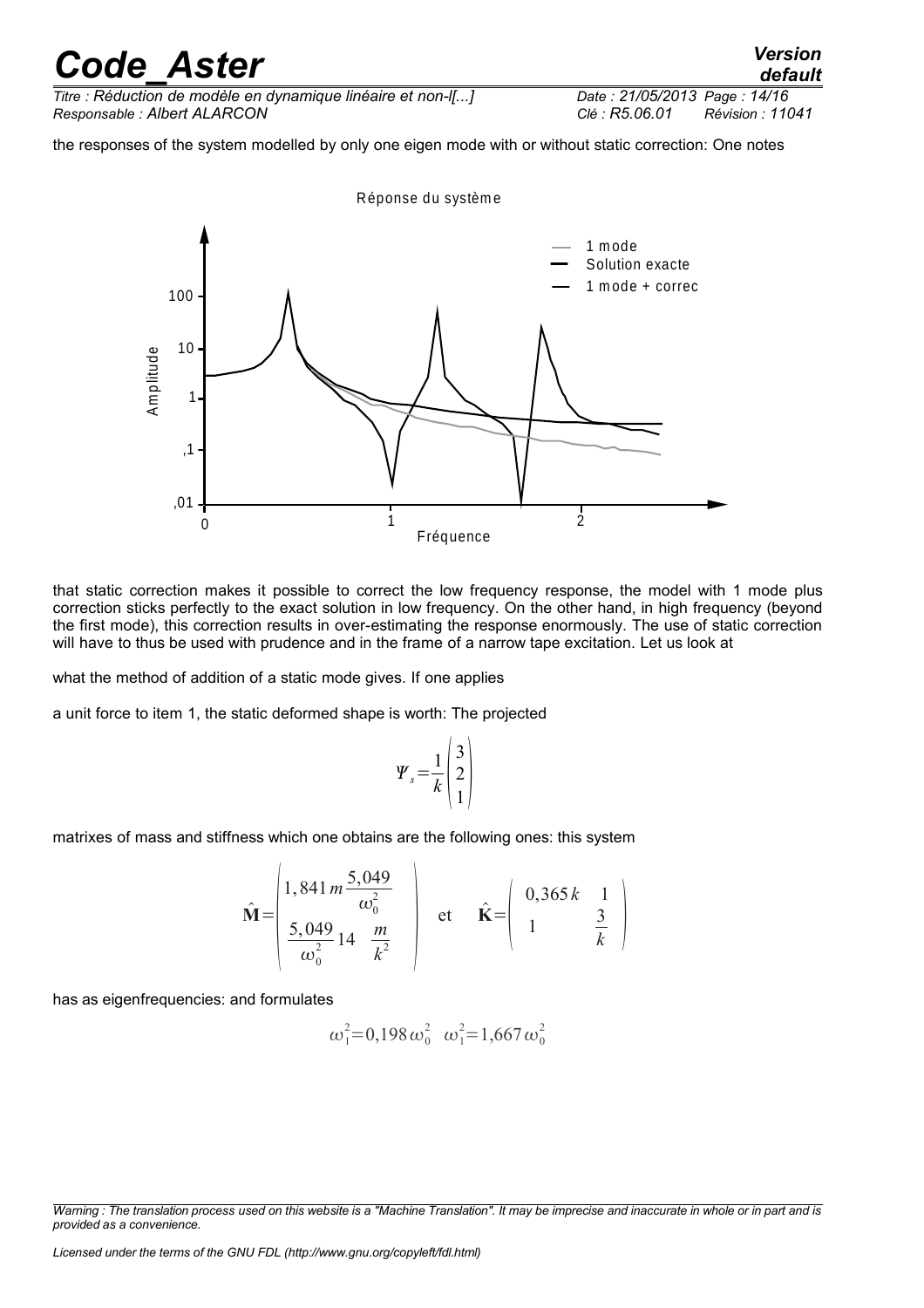| <b>Code Aster</b>                                            | <b>Version</b><br>default          |
|--------------------------------------------------------------|------------------------------------|
| Titre : Réduction de modèle en dynamique linéaire et non-I[] | Date: 21/05/2013 Page: 15/16       |
| Responsable: Albert ALARCON                                  | Révision : 11041<br>Clé : R5.06.01 |
|                                                              |                                    |

of the system modelled with an eigen mode and a static mode is the following one: One realizes



that one corrects very well in low frequency, (effect of static correction), one models well the dynamics of the system beyond the first mode taken into account. On the other hand the effect of the second mode is badly represented (shift on the frequency). Let us consider

*Warning : The translation process used on this website is a "Machine Translation". It may be imprecise and inaccurate in whole or in part and is provided as a convenience.*